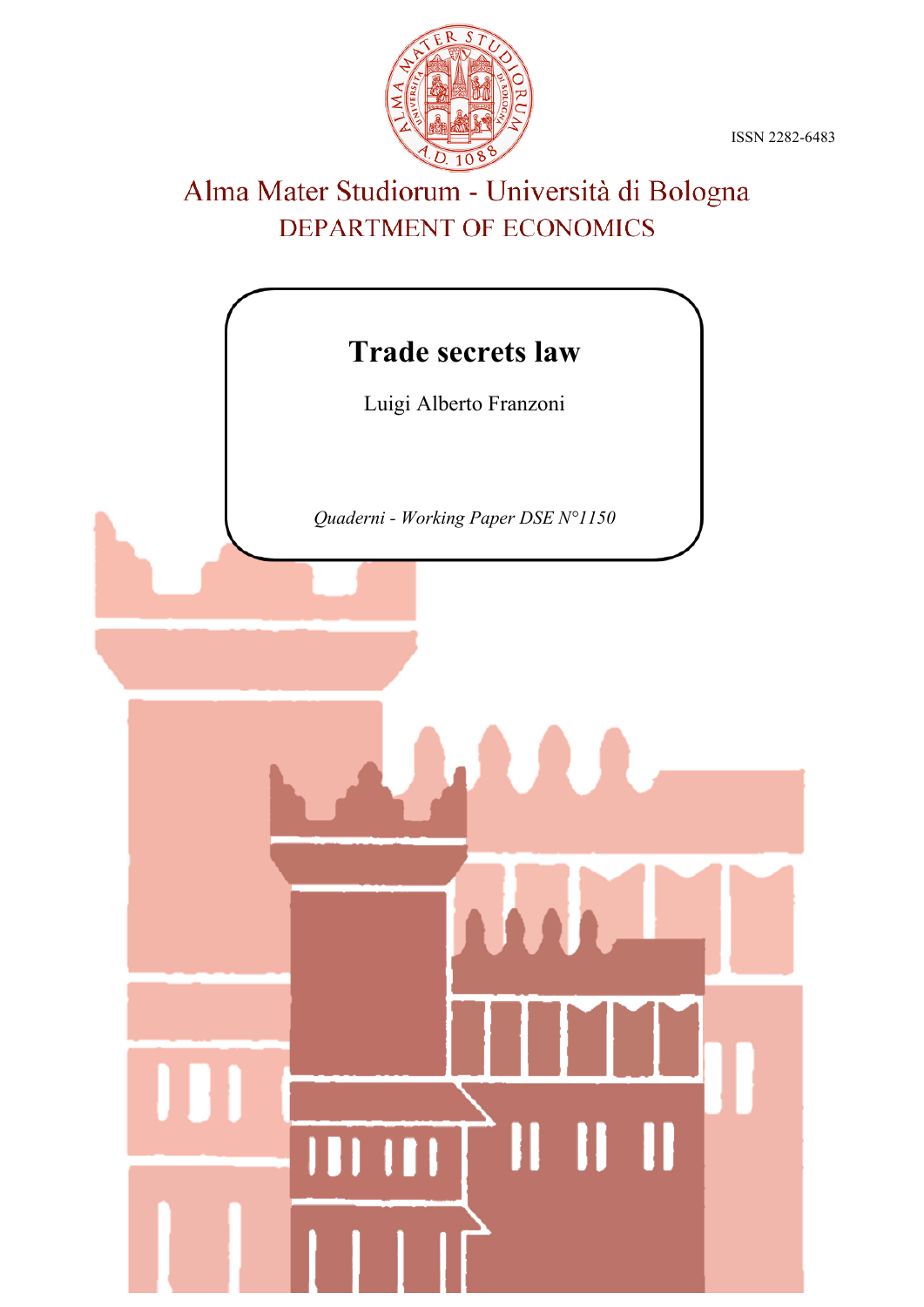# **Trade secrets law**

Luigi Alberto Franzoni[\\*](#page-1-0)

June 2020

Prepared for the *Encyclopedia of Law and Economics* edited by A. Marciano and G. B. Ramello

**Abstract.** The standardisation of trade secret protection was one of the goals of the TRIPs Agreement of 1998. Nevertheless, substantial differences in this protection remain across jurisdictions. When defining the optimal scope of trade secrets law, lawmakers should be aware that strong trade secret protection is likely to promote inventiveness, but it is also likely to hinder the diffusion of knowledge and prevent competition.

JEL Classification: K0, L1

Keywords: Trade Secrets Law, Intellectual Property

<span id="page-1-0"></span><sup>\*</sup> Department of Economics, Università di Bologna, P.zza Scaravilli 2, 40124 Bologna. E-mail: [luigi.franzoni@unibo.it.](mailto:luigi.franzoni@unibo.it)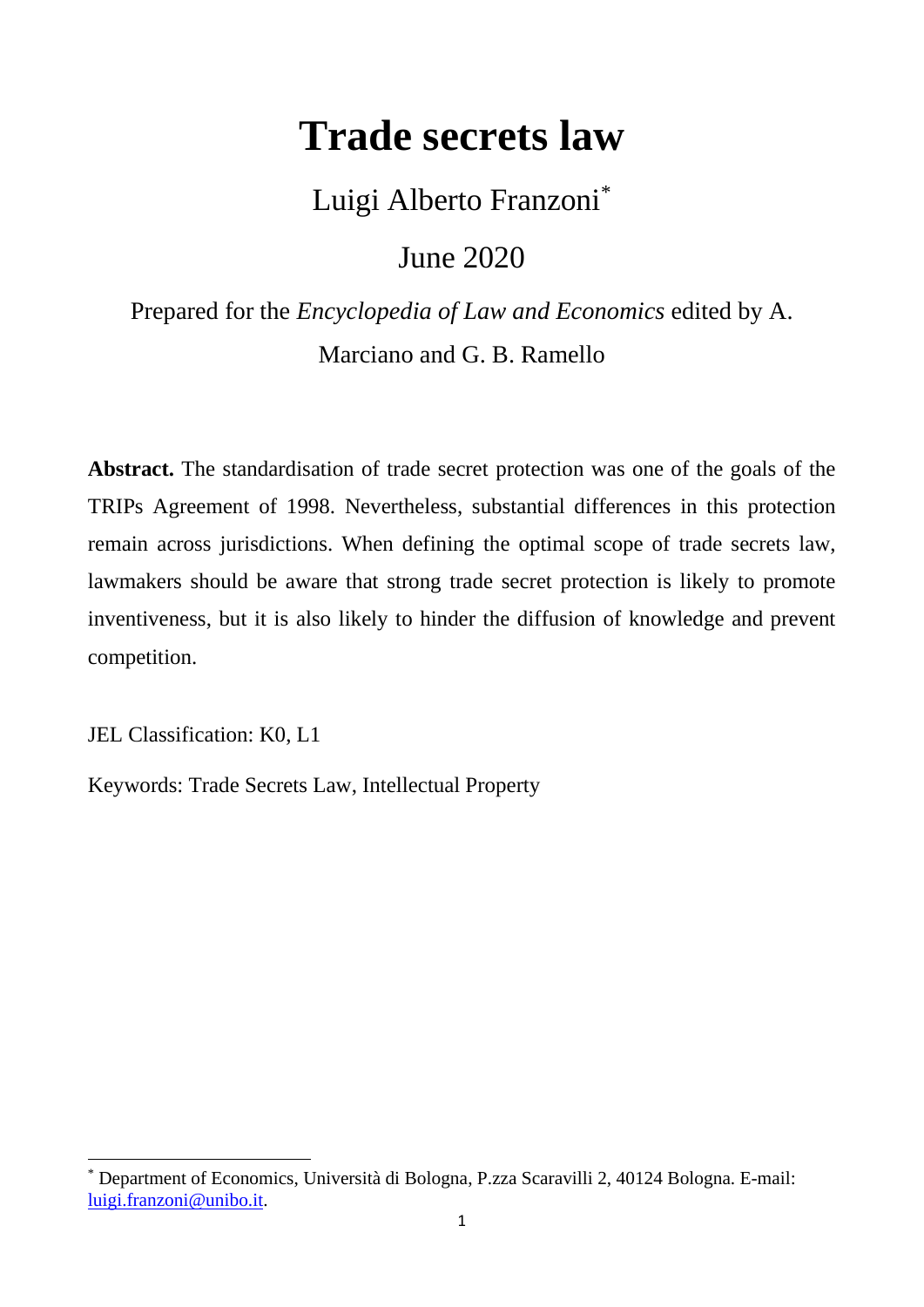**Definition**. Trade secrets law protects firms from the unauthorised disclosure of valuable information. The misappropriation of trade secrets generally constitutes an act of unfair competition that incurs civil liability and possibly criminal penalties. Standard examples of trade secret misappropriation include espionage, the breach of nondisclosure agreements, and the unauthorised revelation of information to third parties.

#### **1. Background**

Trade secrets law has its roots in the preindustrial age, when craft guilds jealously protected the "mysteries" of the arts. Within guilds, as well as within master-apprentice relationships, secrecy was the standard, and the violation of this secrecy could be penalized by capital punishment (see Epstein 1998). In modern times, the violation of secrecy is regarded as an act of unfair competition that contrasts with the honest practices that should prevail in the business community. Unfair competition was mentioned in the *Paris Convention for the Protection of Industrial Property* of 1883 (art. 10bis), although no direct reference was made to the misappropriation of trade secrets. Despite the attempt of the Convention to create a level playing field, major differences remain in the laws governing unfair competition among countries (see De Very 2006 and Henning-Bodewig 2013).

## **2. Trade secrets law**

Commercial and technological information can leak out of firms in many ways. It can be stolen by employees or third parties (in the case of information contained in documents, files or technological items); it can be obtained through subtle espionage techniques (tapping, dumpster diving, etc.); it can be disclosed to third parties by unfaithful employees; it can be memorized and taken away by former employees who start their own business or take a job elsewhere; it can be indirectly deduced by competitors through reverse engineering; it can be obtained by scrutinizing the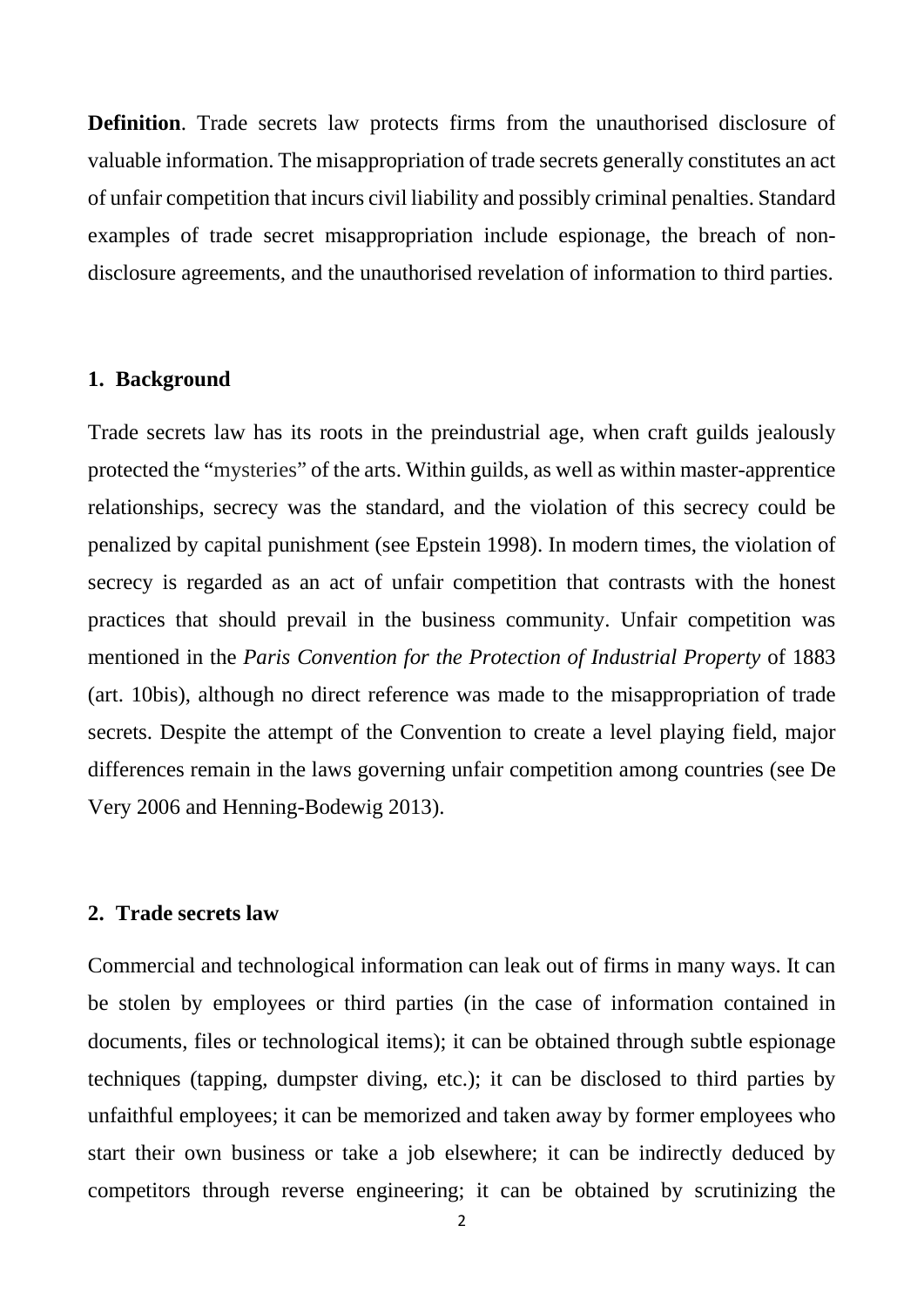documents submitted to regulatory agencies; and it can be obtained by rivals via communication with parties who are related to the information owner (e.g., buyers and suppliers). Given the multitude of ways in which commercial and technological information can be transferred out of firms and into the hands of others, in most countries, provisions against the misappropriation of trade secrets are scattered across several branches of the law, including tort law, contract law, intellectual property law, labour law, and criminal law. Substantial variations in trade secrets protection exist across legal systems (see European Commission 2013, Schultz and Lippoldt 2014).

At the international level, an important definition of the subject matter of trade secrets law is provided by the TRIPs Agreement (art. 39.2), which postulates that lawfully acquired business information qualifies as a trade secret only if (a) it is secret, (b) it has commercial value because it is secret, and (c) it has been subject to reasonable steps to ensure its secrecy. From this definition, we learn that publicly available information and everyday knowledge are not eligible for legal protection; additionally, valueless information and information not subject to reasonable protections do not qualify as trade secrets. All the countries that belong to the WTO should ensure that trade secrets are granted legal protection against acts of misappropriation that include "breach of contract, breach of confidence and inducement to breach" (TRIPS, footnote 10). The task of defining the precise set of activities that fall into the category of "misappropriation" lies with individual countries, which might be more or less strict on this topic. In turn, these protections against misappropriation lead to legal remedies in cases of misappropriation that usually include injunctive relief and damage awards. The latter are typically commensurate with the actual loss that a trade secret owner has suffered or the unjust enrichment of a party that has misappropriated a secret. In most countries, courts can also set a reasonable royalty for the use of a misappropriated secret (for a limited time span).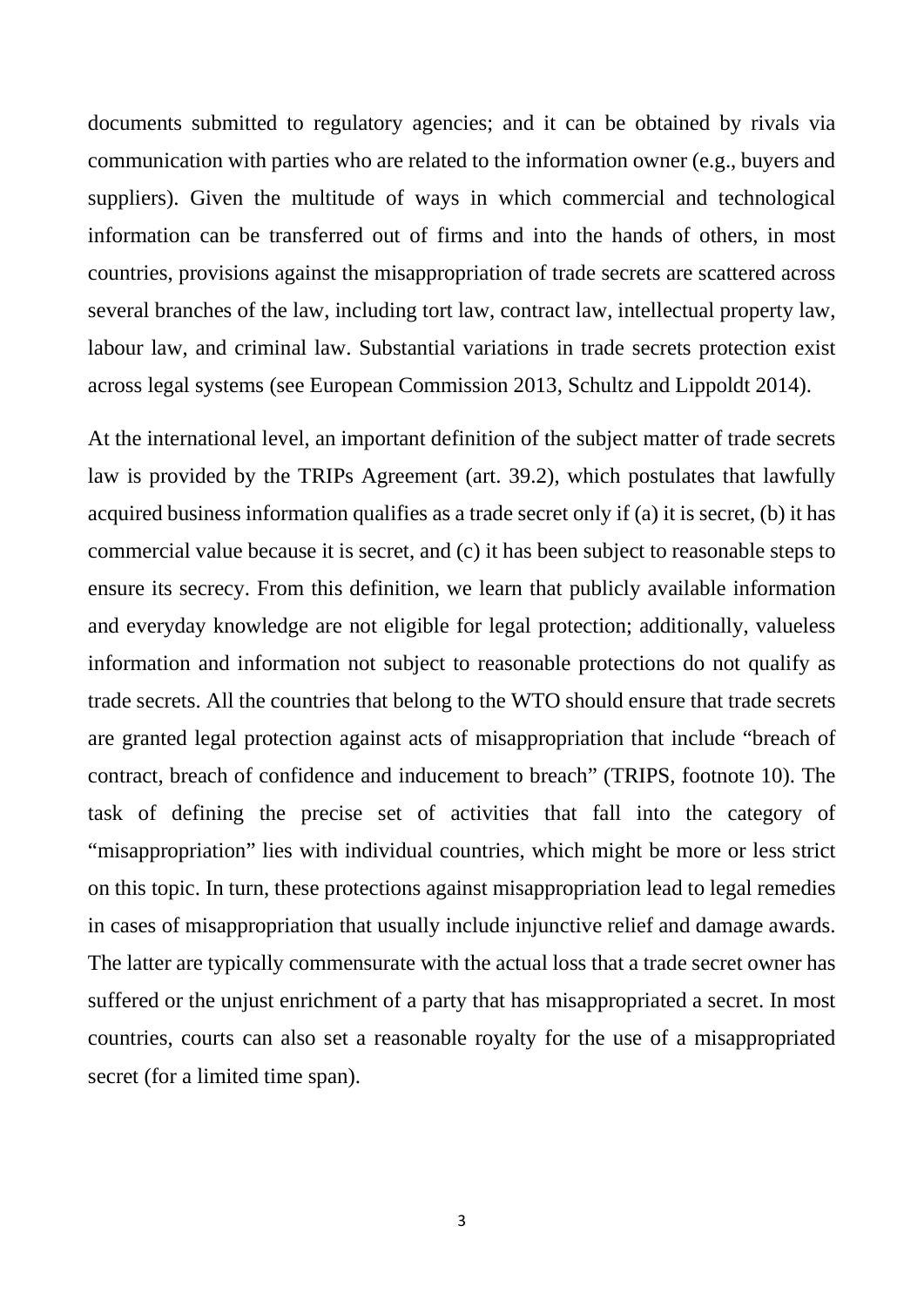#### **3. Trade secrets policy**

From a policy perspective, one of the main issues raised by trade secrets law is the scope of the protection that should be granted to the owners of undisclosed information (i.e., the conduct that should be forbidden and the conduct that should not be forbidden) (see Franzoni and Kaushik 2016). Some types of conduct tend to be easily categorized: for example, the theft of documents is undoubtedly unlawful, while reverse engineering tends to be universally lawful. Regarding other types of conduct, courts and lawmakers take a variety of positions. For example, courts and lawmakers can be more or less lenient in cases where key employees leave their company to work for a competitor. In some jurisdictions, this conduct can lead to an unfair competition suit under the doctrine of inevitable disclosure. In some other jurisdictions, e.g., in California, workers' mobility is rarely hindered by trade secrets law (see Gilson 1999). When deciding the strength of trade secret protection, lawmakers need to keep in mind that strong protection comes at the cost of reduced labour mobility and less diffusion of technological knowledge (see Fosfuri and Rønde 2004, Contigiani et al. 2018).

Generally, trade secrets law has been credited with the following beneficial effects (see Lemley 2011). First, by preventing the unwarranted diffusion of information, trade secrets law provides a competitive edge to the original producer of valuable information. Regarding innovative knowledge, for instance, most companies regard the advantage of the head start provided by secrecy to be important (see Cohen et al. 2000, NSF 2018). In turn, this advantage is likely to encourage innovation, as documented by Png (2017). Second, trade secrets law allows firms to reduce their self-protection expenditure: thanks to the legal protections against unwanted disclosure, firms can more freely organize their units and share information among their members. In the absence of legal protection, costly measures would have to be taken to reduce the probability of an information leak. In fact, the reduction of self-protection expenditure is the main benefit that Landes and Posner (2003) credit to intellectual property law. Facilitated information sharing can also involve contracting parties outside the firm.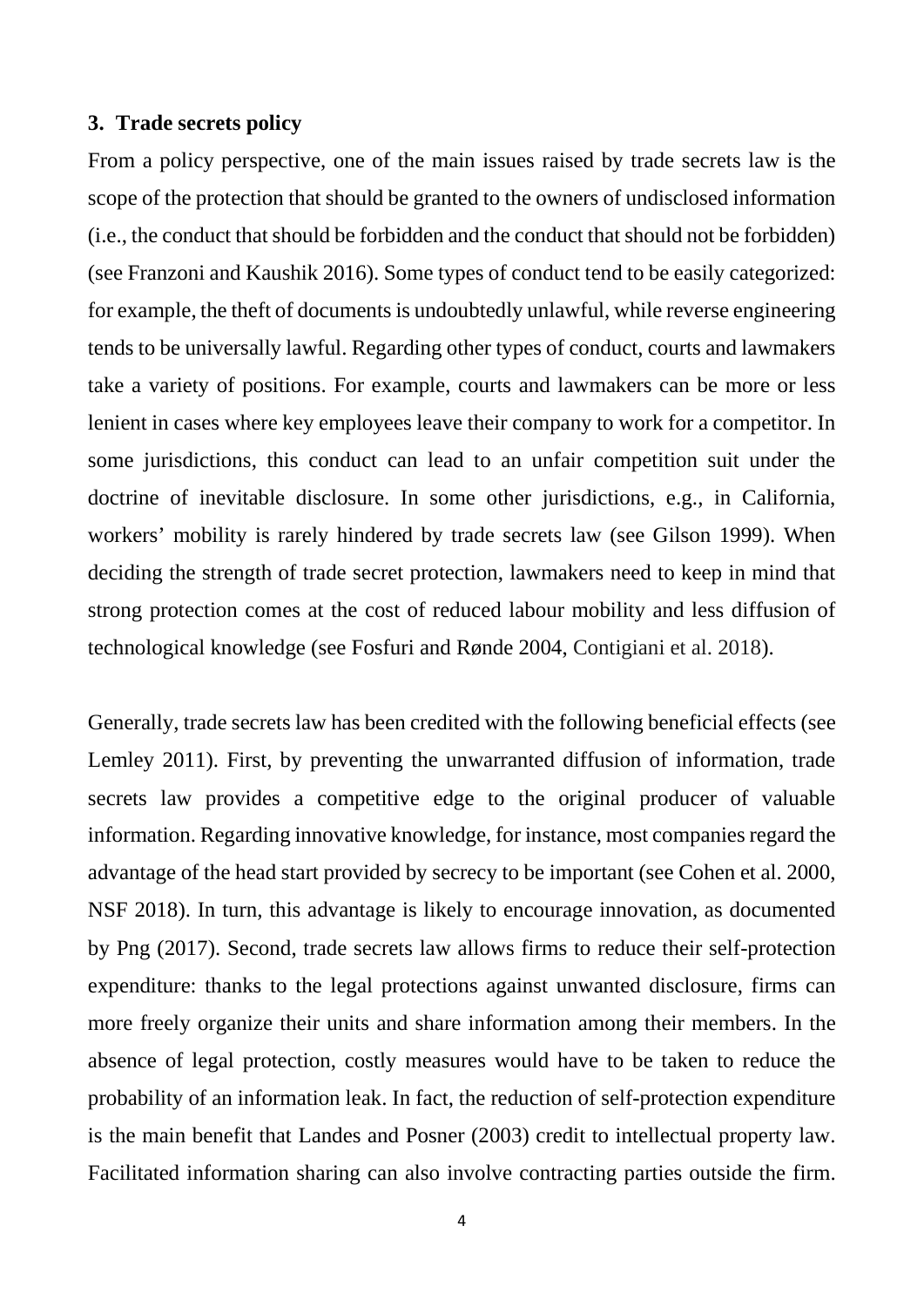The effective enforcement of non-disclosure agreements facilitates the transmission and sale of information from the producer of the information to third parties. In this sense, non-disclosure agreements represent a partial solution to Arrow's information paradox (Arrow 1962), which postulates the unavailability of restitutory remedies for unwarranted information disclosure (i.e., once it is shared, information cannot be returned).

Trade secrets law also produces social costs. First, by limiting the circulation of information, trade secrets law may delay imitation and prevent technological progress. It has been noted, in fact, that strong technological spill-over characterizes certain rapidly evolving technological districts such as Silicon Valley, where high levels of labour mobility accelerate the diffusion of innovative knowledge (Saxenian 1996, Gilson 1999). Information sharing facilitates the expansion of the stock of public knowledge, producing new forms of collective invention (Allen 1983, von Hippel and von Krogh 2011).

A further cost of trade secrets law concerns the relationship between secrecy and patent protection (explored, more generally, by Hall et al. 2014). If trade secret protection is strong, inventors' incentives to rely on the patent system are weak. Thus, fewer inventions are disclosed through patent applications, and the stock of public knowledge may grow less rapidly. In this situation, the issue is whether patents or trade secrecy provide better protection from a social point of view. Patents have a limited duration (normally 20 years) and require that the invention is disclosed. Trade secrets can potentially last forever and, by definition, are not disclosed. This implies that either no one else has access to the information - thus, the original owner retains market power forever - or that third parties have to waste their resources to re-discover the original invention (either to market it directly or to improve upon it). The comparison between these two forms of protection hinges on the nature of the innovation process (i.e., how many firms have the capacity to create the original invention, the extent of research spill-overs) and the nature of the competition across firms upon duplication (under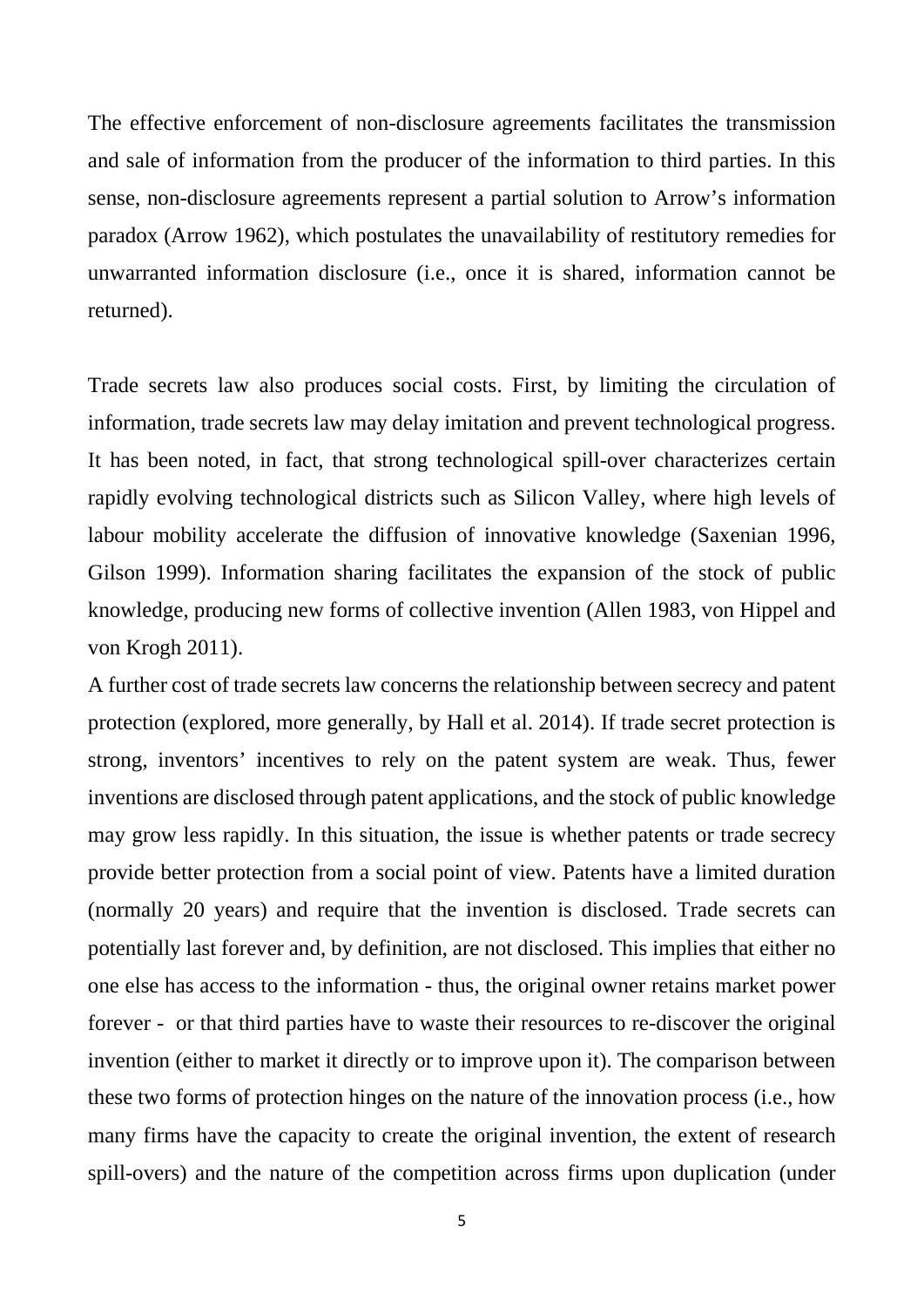trade secrecy) (see Denicolò and Franzoni 2012). Note that, in theory, trade secrecy could lead to an infinite monopoly (if duplicators collude with the first inventor).

The impact of trade secrets law on the propensity to patent, however, should not be overestimated. In fact, the subject matter of trade secrets law is much broader than that of patent law. This is because nearly any type of commercial and technological information is eligible for trade secret protection, while only the inventions that meet the originality and non-obviousness requirements of patent law qualify for patent protection. An empirical investigation by Hall et al. (2013) reveals that only 5% of innovative UK firms rely on the patent system, while all firms, in one way or another, rely on secrecy.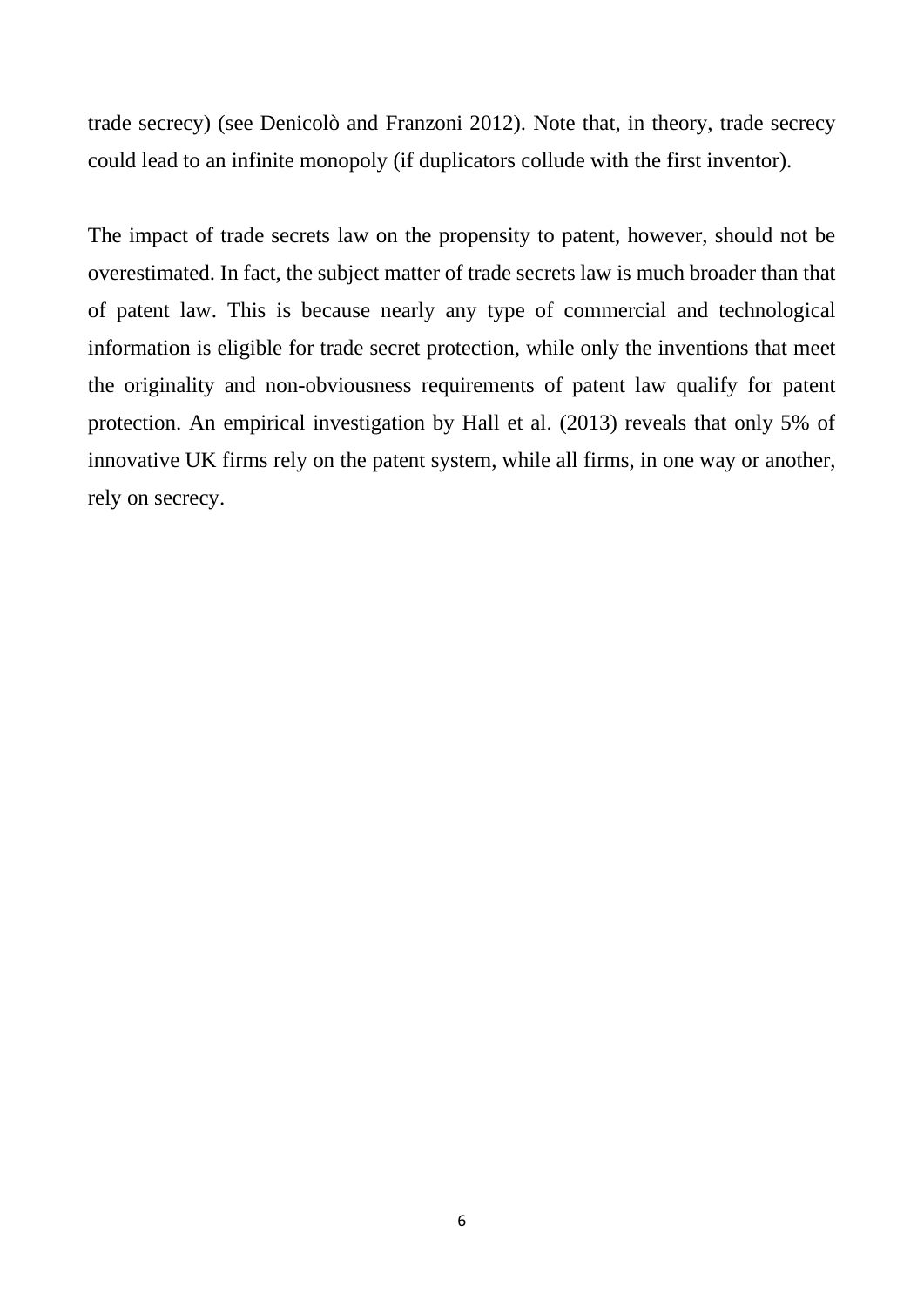### **References**

- Allen, R. C. 1983. Collective invention. *Journal of Economic Behavior & Organization* 4(1), 1-24.
- Arrow, K. 1962. Economic welfare and the allocation of resources for invention. In: *The Rate and Direction of Inventive Activity: Economic and Social Factors,*  Princeton University Press.
- Cohen, W.M., Nelson, R.R. and , J.P. Walsh 2000. Protecting their intellectual assets: Appropriability conditions and why US manufacturing firms patent (or not) (No. w7552), National Bureau of Economic Research.
- Contigiani, A., D. Hsu, and I. Barankay 2018. Trade secrets and innovation: Evidence from the "inevitable disclosure" doctrine, *Strategic Management Journal* 39/11, 2921-2942.
- Denicolò, V. and L.A. Franzoni 2012. Weak Intellectual Property Rights, Research Spillovers, and the Incentive to Innovate. *American Law and Economics Review*, 14/1, 111-140.
- De Vrey, R. 2006, *Towards a European Unfair Competition Law: A Clash Between Legal Families,* Leiden, Martinus Nijhoff Publishers.
- European Commission 2013, *Study on Trade Secrets and Confidential Business Information in the Internal Market*, downloadable at http://ec.europa.eu/internal\_market/ iprenforcement/trade\_secrets/
- Epstein, S. R. 1998. Craft guilds, apprenticeship, and technological change in preindustrial Europe. *The Journal of Economic History*, 58(03), 684-713.
- Fosfuri, A. and T. Rønde 2004. High-tech clusters, technology spillovers, and trade secret laws. *International Journal of Industrial Organization*, 22(1), 45-65.
- Franzoni L. A. and A. Kaushik 2016, The optimal scope of trade secrets law, *International Review of Law and Economics*, 2016, 45, 45-53.
- Gilson, R. J. 1999. Legal Infrastructure of High Technology Industrial Districts: Silicon Valley, Route 128, and Covenants Not to Compete, *New York University Law Review*, 74(3), 575-629.
- Hall, B., Helmers, C., Rogers, M. and V. Sena 2013, The importance (or not) of patents to UK firms, *Oxford Economic Papers*, 65/3, 603-629.
- Hall, B., Helmers, C. Rogers, M., and V. Sena 2014, The Choice between Formal and Informal Intellectual Property: A Review, *Journal of Economic Literature*, 52(2): 375-423.
- Henning-Bodewig, F. 2013. Editor, *International Handbook of Unfair Competition*, C.H. Beck - Hart - Nomos.
- Landes, W. and R. Posner 2003. *The Economic Structure of Intellectual Property Law*, Harvard, Harvard University Press.
- Lemley, M. A. 2011. The Surprising Virtues of Treating Trade Secrets as IP Rights, in *The Law and Theory of Trade Secrecy: A Handbook of Contemporary Research,*  edited by R. Dreyfuss and K. Strandburg, Cheltenham, Edward Elgar Publishing.
- Png, Ivan 2017. Law and innovation: evidence from state trade secrets laws. *Review of Economics and Statistics* 99/1, 167-179.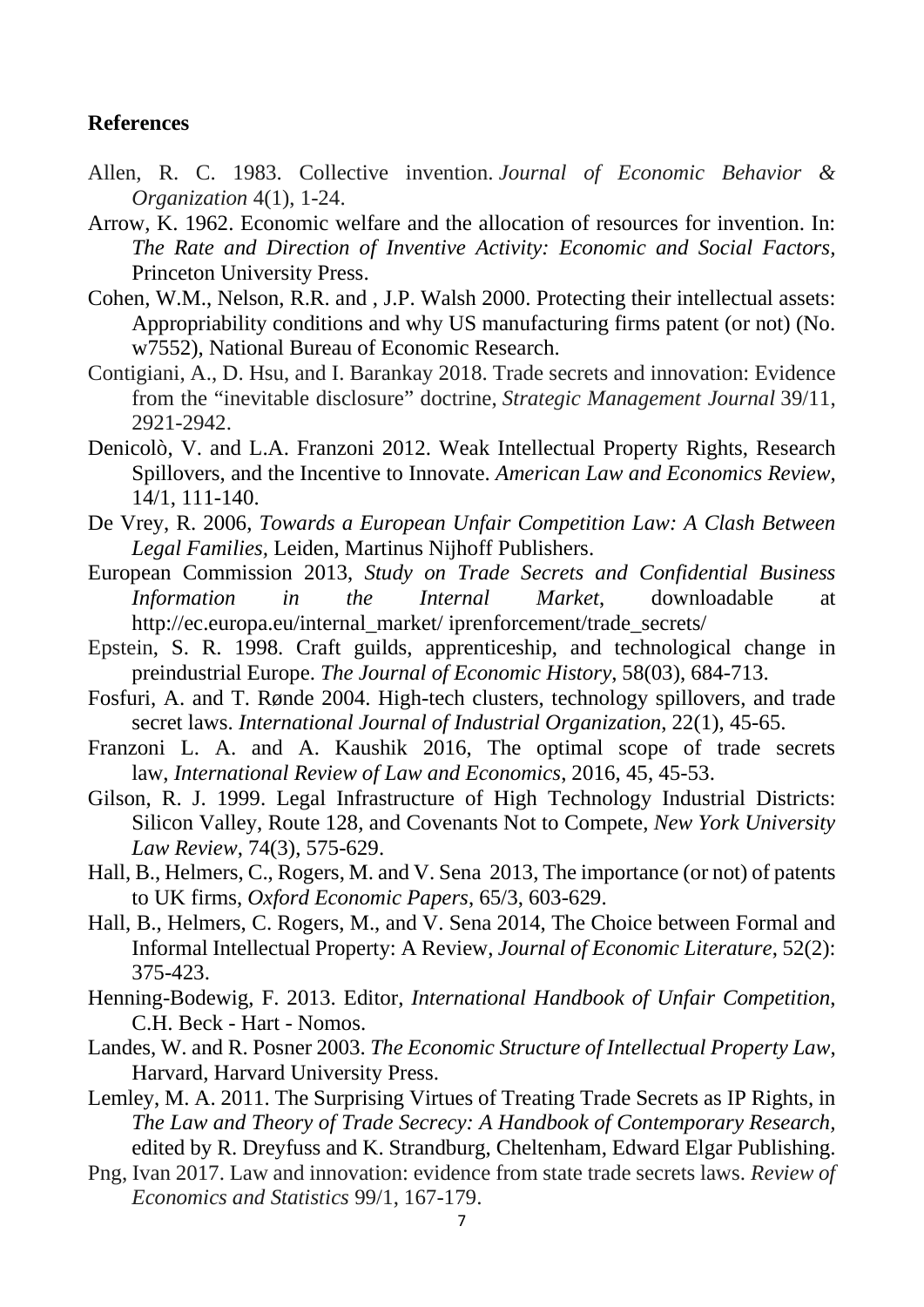- Saxenian, A. 1996. *Regional advantage: Culture and competition in Silicon Valley and Route 128*. Harvard, Harvard University Press.
- Schultz, M. and D. Lippoldt 2014, Approaches to Protection of Undisclosed Information (Trade Secrets): Background Paper, OECD Trade Policy Papers, No. 162, OECD Publishing, Paris.
- Von Hippel, E. and G. von Krogh 2011. Open innovation and the private-collective model for innovation incentives, in *The Law and Theory of Trade Secrecy: A Handbook of Contemporary Research,* edited by R. Dreyfuss and K. Strandburg, Cheltenham, Edward Elgar Publishing.